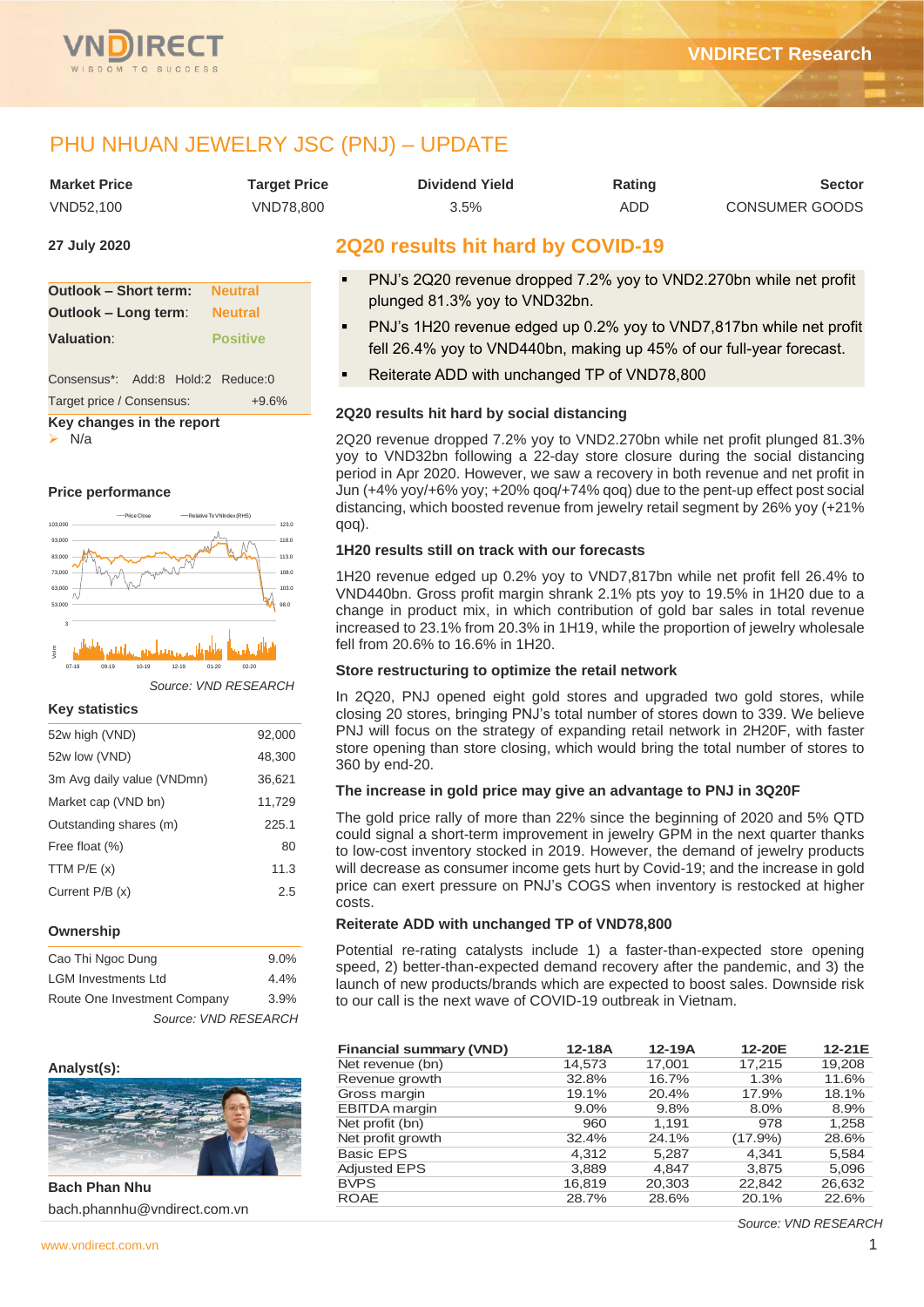

#### **2Q20 results hit hard by COVID-19 but still on track with our forecasts**

#### **Figure 1: 1H20's results comparison**

| (VNDbn)                             | <b>2Q20</b> | 2019  | 1H <sub>20</sub> | 1H <sub>19</sub> | <b>2Q20</b><br>%chg<br>yoy                  | 1H20<br>%chg<br>yoy | vs 2020F<br><b>VND's Comment</b><br>forecast                                                                                                                                              |
|-------------------------------------|-------------|-------|------------------|------------------|---------------------------------------------|---------------------|-------------------------------------------------------------------------------------------------------------------------------------------------------------------------------------------|
| <b>Revenue</b>                      | 2,770       | 2,983 | 7,817            | 7,804            | $-7.2%$                                     | 0.2%                | 45.4% Inline with our forecast                                                                                                                                                            |
| <b>COGS</b>                         | 2.271       | 2.326 | 6.223            | 6.060            | $-2.4%$                                     | 2.7%                |                                                                                                                                                                                           |
| Gross profit                        | 473         | 636   | 1,523            | 1.685            | $-25.5%$                                    | $-9.6%$             | 49.3% Inline with our forecast                                                                                                                                                            |
| Gross margin                        |             |       |                  |                  | 17.1% 21.3% 19.5% 21.6% -4.2% pts -2.1% pts |                     | Higher than our 2020F's gross margin at 17.9% due to the high<br>GM in 1Q20, before being hit by Covid-19                                                                                 |
| <b>Financial expenses</b>           | 42          | 22    | 87               | 47               | 87.8%                                       | 87.5%               | In order to restructure and expand retail network, PNJ increased<br>101% their short-term debt which the debts as at 30 Jun 2020 jumped<br>82% yoy to VND2,647bn.                         |
| Selling expenses                    | 289         | 287   | 657              | 654              | 0.8%                                        | 0.5%                |                                                                                                                                                                                           |
| %vs Revenue                         | 10.4%       | 9.6%  | 8.4%             | 8.4%             |                                             | 0.8% pts 0.0% pts   | 49.5%                                                                                                                                                                                     |
| General and administrative expenses | 96          | 116   | 224              | 232              | $-17.1%$                                    | $-3.2%$             |                                                                                                                                                                                           |
| %vs Revenue                         | 3.5%        | 3.9%  | 2.9%             |                  | 3.0% -0.4% pts -0.1% pts                    |                     |                                                                                                                                                                                           |
| Operating profit                    | 43          | 210   | 555              | 754              | $-79.7%$                                    | $-26.4%$            | Due to the increase of Financial expenses in 1H20 followed by the<br>45.4% increase in short-term debt, operating profit (including financial<br>expense) only meet 45.4% of our forecast |
| Profit before tax                   | 43          | 210   | 554              | 753              | $-79.7%$                                    | $-26.4%$            |                                                                                                                                                                                           |
| <b>Net profit</b>                   | 32          | 169   | 440              | 598              | $-81.3%$                                    | $-26.4%$            | 45.0% Inline with our forecast<br>Source: VND RESEARCH, COMPANY REPORTS                                                                                                                   |





## **Store restructuring to optimize the retail network**

In 2Q20, PNJ opened eight gold stores and upgraded two gold stores, while closing 20 stores, bringing PNJ's total number of stores down to 339. With the total number of opened / closed stores at 30 gold stores, PNJ's restructuring pace in 2Q20 is faster than in 1Q20 with total opened / closed stores at 10 gold stores (six gold stores opened/ two other gold stores closed). We believe PNJ will focus on the strategy of expanding retail network in 2H20F, with faster store opening than store closing, which would bring the total number of stores to 360 by end-20F in our estimates.

In order to restructure and expand its retail network, PNJ increased its shortterm debt; the debts as at 30 Jun 2020 jumped 82% yoy to VND2,647bn. This led the short-term debt / total assets ratio to increase from 22% at end-1H19 to 32% at end-1H20. As a result, PNJ's interest expense in 1H20 surged 86.7% yoy.

# **The rise in gold price may give an advantage to PNJ in 3Q20F**

The gold price rally of more than 22% since the beginning of 2020 and 5% QTD signaled a short-term improvement in jewelry GPM in the next quarter thanks to low-cost inventory stocked in 2019. However, the demand of jewelry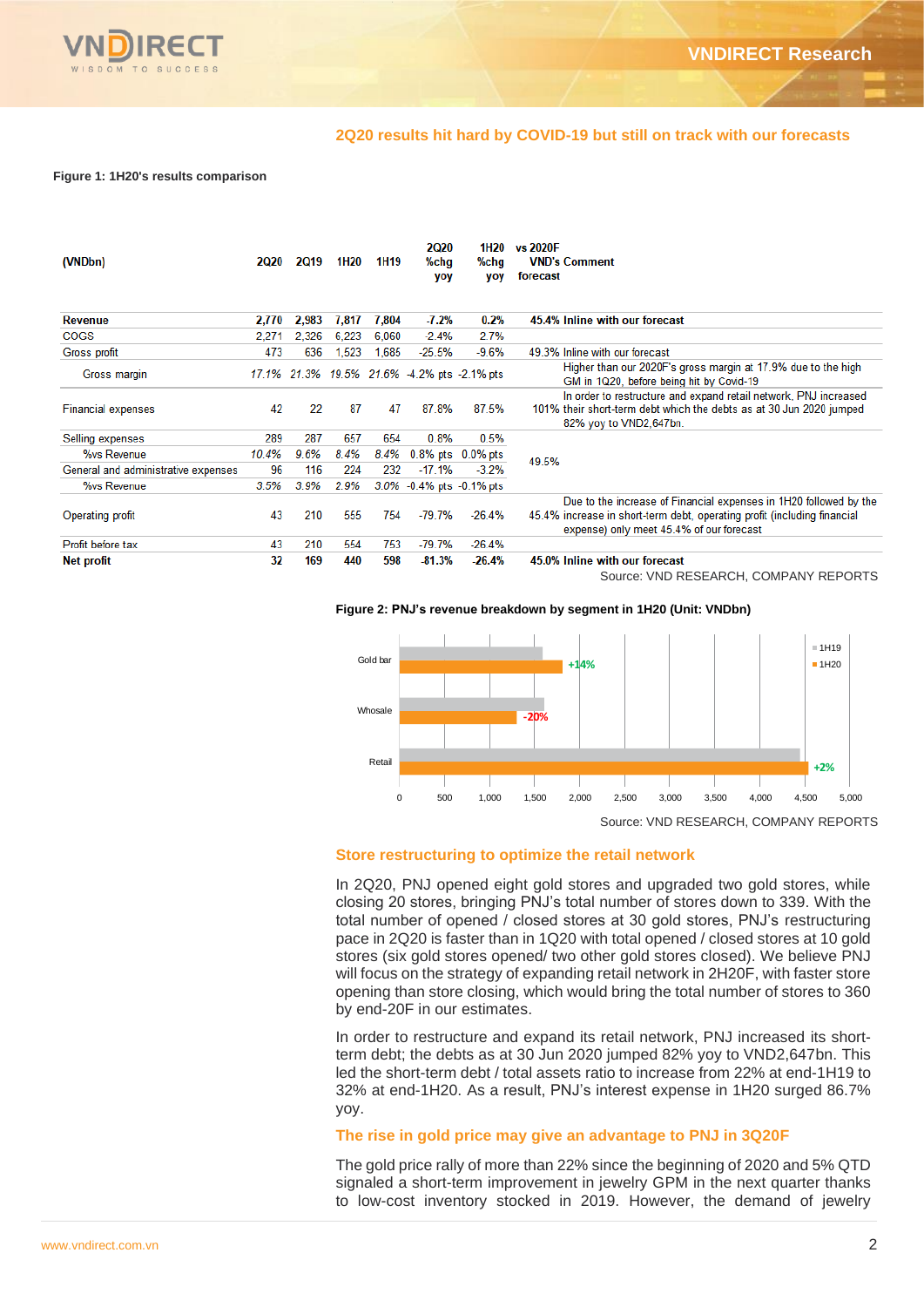

products will decrease as consumer income gets hurt by Covid-19; and the increase in gold price can exert pressure on PNJ's COGS when inventory is restocked at higher costs.

Moreover, we observe that the trailing P/E of PNJ is negatively correlated with the global gold price, especially from the beginning of 2020. Therefore, the continuous increase in gold prices will put a strong pressure on PNJ's P/E in the future.





Source: BLOOMBERG, VNDIRECT RESEARCH

# **We expect a slight recovery in 2H20F**

**Demand for gold bar is growing strongly** due to the impact of the pandemic and the world economy's slowdown. Gold bar price followed an upward trend and increased 22% since the beginning of 2020. We believe that PNJ's gold bar sales in 2H20F will maintain a high yoy growth as in 1H20.

**The wholesale segment is the worst hit** by the pandemic after 1) exports faced disruptions since 1Q20, 2) wholesale buyers have reduced stocking amid rising gold prices, which even hit a record high, and 3) the number of jewelry stores is expected to shrink as demand is expected to weaken after the pandemic.

**Jewelry retail sales will be resilient in 2H20F** after PNJ re-opened all of their stores since 22 Apr and launched many promotional campaigns in 2Q20, which helped jewelry retail segment increased 26% yoy (+21% qoq). We expect the retail segment to continue its slight recovery in 2H20F.

We expect PNJ to post a 1.3% yoy growth in net revenue, yet a 17.9% yoy decline in net profit in FY20F. Net revenue and net profit are forecasted to increase 11.6% and 28.6%, respectively, in FY21F. These are on the basis of: 1) revenue per gold store is expected to decrease 11% yoy in 2020F, increase 7.0% in 2021F then grow 3%/year afterwards, while that of a silver store will decrease 20% in 2020F before making an annual rise of 2.0%/year, 2) 10/10 net new stores will be opened in FY20F/21F, and 3) gross margin is expected to stay at 17.9% in FY20F and expand 0.2% pts to 18.1% in FY21F on an expected lower demand for gold bars.

# **Valuation**

**We maintain our ADD rating with TP at VND78,800,** due to the sharp fall in PNJ price in 2Q20 that gives a potential upside of 51.2% from current price (VND52,100, at 27<sup>th</sup> July 20). We forecast FY20-29F EBIT growth at CAGR of 7.8%. Our DCF-based target price is VND78,800 on the assumptions of riskfree rate at 4% and WACC at 10.7%.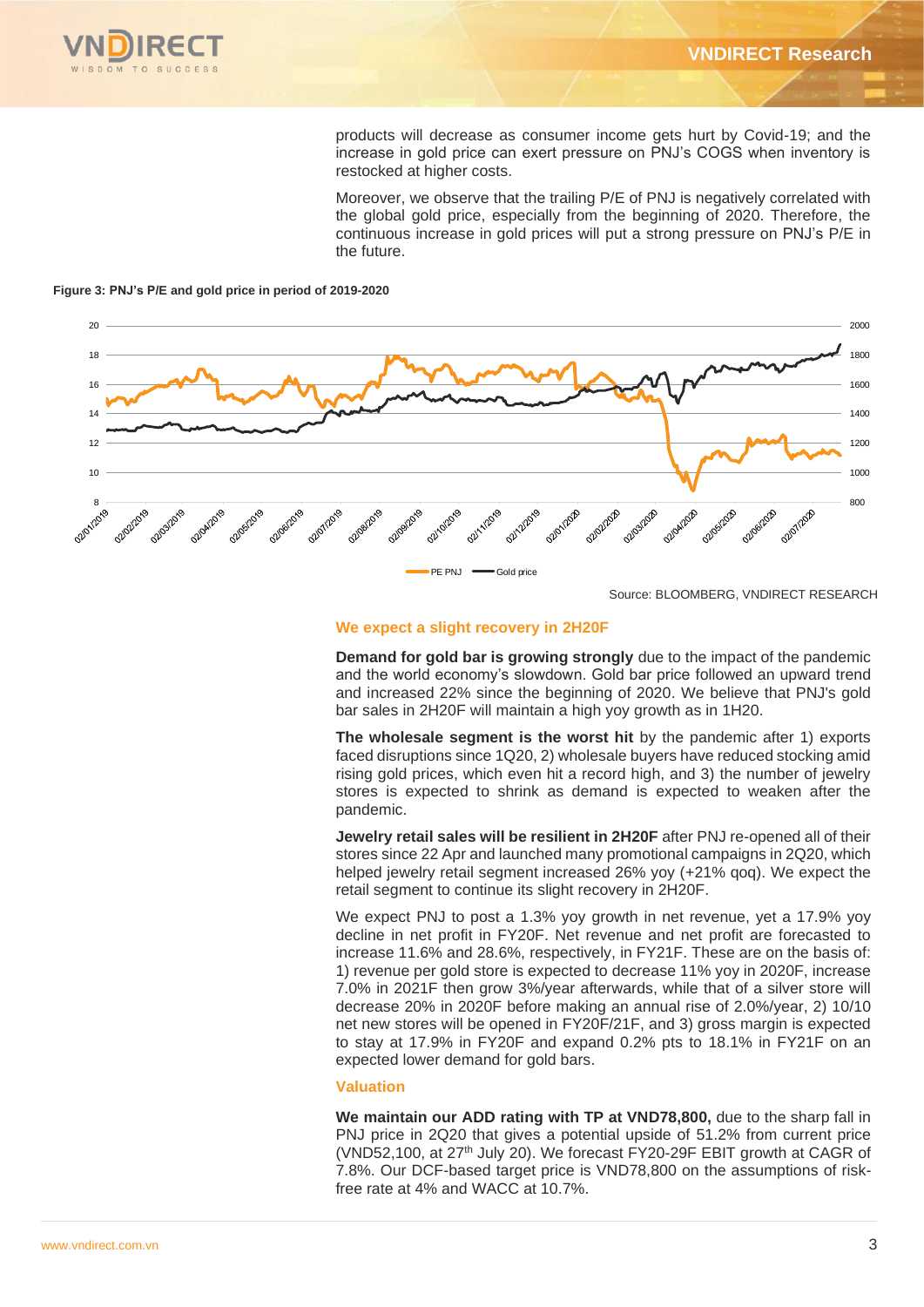

Potential re-rating catalysts include 1) a faster-than-expected store opening speed, 2) better-than-expected demand recovery after the pandemic, and 3) the launch of new products/brands which are expected to boost sales. Downside risk to our call is the next wave of COVID-19 outbreak in Vietnam.

#### **Figure 4: Discounted Cash Flow (DCF Valuation)**

| <b>DCF Valuation</b>  | 2020   | 2021   | 2022   | 2023   | 2024   | 2025   | 2026   | 2027   | 2028   | 2029   | 2030   |
|-----------------------|--------|--------|--------|--------|--------|--------|--------|--------|--------|--------|--------|
| <b>EBIT</b>           | .309   | .650   | 1.841  | 2.025  | 2.285  | 2.441  | 2.607  | 2.876  | 3.028  | 3,187  | 3,555  |
| Tax                   | $-244$ | $-315$ | $-352$ | $-388$ | $-439$ | $-469$ | $-502$ | .263   | 1.619  | .309   | 1,650  |
| Depreciation          | 56     | 61     | 74     | 90     | 103    | 118    | 136    | 150    | 164    | 181    | 199    |
| Capex                 | $-121$ | $-267$ | $-352$ | $-293$ | $-336$ | $-386$ | $-296$ | $-325$ | $-357$ | $-393$ | $-432$ |
| Change in working cap | 714    | $-445$ | $-532$ | $-648$ | $-198$ | $-181$ | $-184$ |        | 5      | $-11$  | 101    |
| Free Cash Flows       | 1.714  | 684    | 679    | 786    | 1.415  | .523   | .761   | 2.147  | 2.255  | 2.346  | 2,708  |
| Present Value of FCF  | .628   | 588    | 530    | 550    | 891    | 868    | 916    | .009   | 947    | 891    | 948    |

Source: VNDIRECT RESEARCH

| <b>Figure 5: Assumptions</b> |                           | Figure 6: Target price             |                           |                  |
|------------------------------|---------------------------|------------------------------------|---------------------------|------------------|
| <b>Cost of Capital</b>       | Current                   | <b>DCF Method</b>                  | <b>Amount</b>             | Unit             |
| Beta                         | 0.9                       | PV of Free Cash Flows              | 7.190                     | <b>VNDbn</b>     |
| Market Risk Premium          | 10.1%                     | PV of Terminal Value (2.0% growth) | 11,312                    | <b>VNDbn</b>     |
| <b>Risk Free Rate</b>        | 4.0%                      | Enterprise value                   | 18,502                    | <b>VNDbn</b>     |
| Cost of Equity               | 13.5%                     | Cash and cash equivalents          | 974                       | <b>VNDbn</b>     |
| Cost of Debt                 | 5.0%                      | <b>Total debts</b>                 | (1,725)                   | <b>VNDbn</b>     |
| Corporate Tax Rate           | 20.0%                     | Equity Value                       | 17.751                    | <b>VNDbn</b>     |
| <b>WACC</b>                  | 10.7%                     | <b>Shares</b>                      | 225                       | million          |
|                              |                           | Price per share                    | 78,800                    | <b>VND/share</b> |
|                              | Source: VNDIRECT RESEARCH |                                    | Source: VNDIRECT RESEARCH |                  |

#### **Figure 7: Peer Comparison**

|                                      |           |               | Share<br>Price | Target<br>Price | Market           |      | P/E(x) |             | 3-year<br><b>EPS</b> |     | P/BV(x) |              |       | <b>ROE (%)</b> |       |            | <b>ROA</b> (%) |       |
|--------------------------------------|-----------|---------------|----------------|-----------------|------------------|------|--------|-------------|----------------------|-----|---------|--------------|-------|----------------|-------|------------|----------------|-------|
|                                      | Bloomberg |               | (local         |                 | (local Cap (US\$ |      |        |             | <b>CAGR</b>          |     |         |              |       |                |       |            |                |       |
| Company                              | Ticker    | Recom.        | curr           | <b>curr</b>     | m)               | TTM  |        | FY20F FY21F | (%)                  | TTM | FY20F   | <b>FY21F</b> | TТM   | FY20F          | FY21F | <b>TTM</b> | FY20F          | FY21F |
| Jewelry retail companies             |           |               |                |                 |                  |      |        |             |                      |     |         |              |       |                |       |            |                |       |
| Phu Nhuan Jewelry JSC                | PNJ VN    | ADD           | 52.100         | 78.800          | 506              | 11.3 | 13.1   | 10.7        | 32.0%                | 2.5 | 2.3     | 2.1          | 23.6% | 21.5%          | 24.2% | 14.1%      | 12.1%          | 13.9% |
| Tiffany & Co                         | TIF US    | na            | 121.4          | na              | 14.733           | 37.4 | 66.5   | 31.8        | 12.5%                | 4.6 | 4.2     | 4.0          | 11.1% | 7.2%           | 12.7% | 5.4%       | 4.3%           | 7.0%  |
| Chow Tai Fook Jewellery Group Ltd    | 1929 HK   | <b>REDUCE</b> | 8.19           | 6.00            | 10.566           | 28.3 | 20.4   | 16.0        | 3.0%                 | 3.1 | 3.0     | 2.9          | 10.2% | 15.0%          | 18.5% | 4.6%       | 6.9%           | 8.6%  |
| Chow Sang Sang Holdings Internationa | 116 HK    | na            | 8.14           | na              | 711              | 8.6  | 9.1    | 5.9         | $-1.0%$              | 0.5 | 0.5     | 0.5          | 6.1%  | 5.0%           | 8.2%  | 4.3%       | 4.0%           | 5.8%  |
| Average - Jewelry retail peeres      |           |               |                |                 | 8.670            | 24.7 | 32.0   | 17.9        | 4.8%                 | 2.8 | 2.6     | 2.5          | 9.1%  | 9.1%           | 13.1% | 4.7%       | 5.1%           | 7.1%  |

*All prices are based on the closing prices on 27th July 2020. All estimates for Non-rated (NR) stocks are based on Bloomberg consensus estimates*

Source: BLOOMBERG, VNDIRECT RESEARCH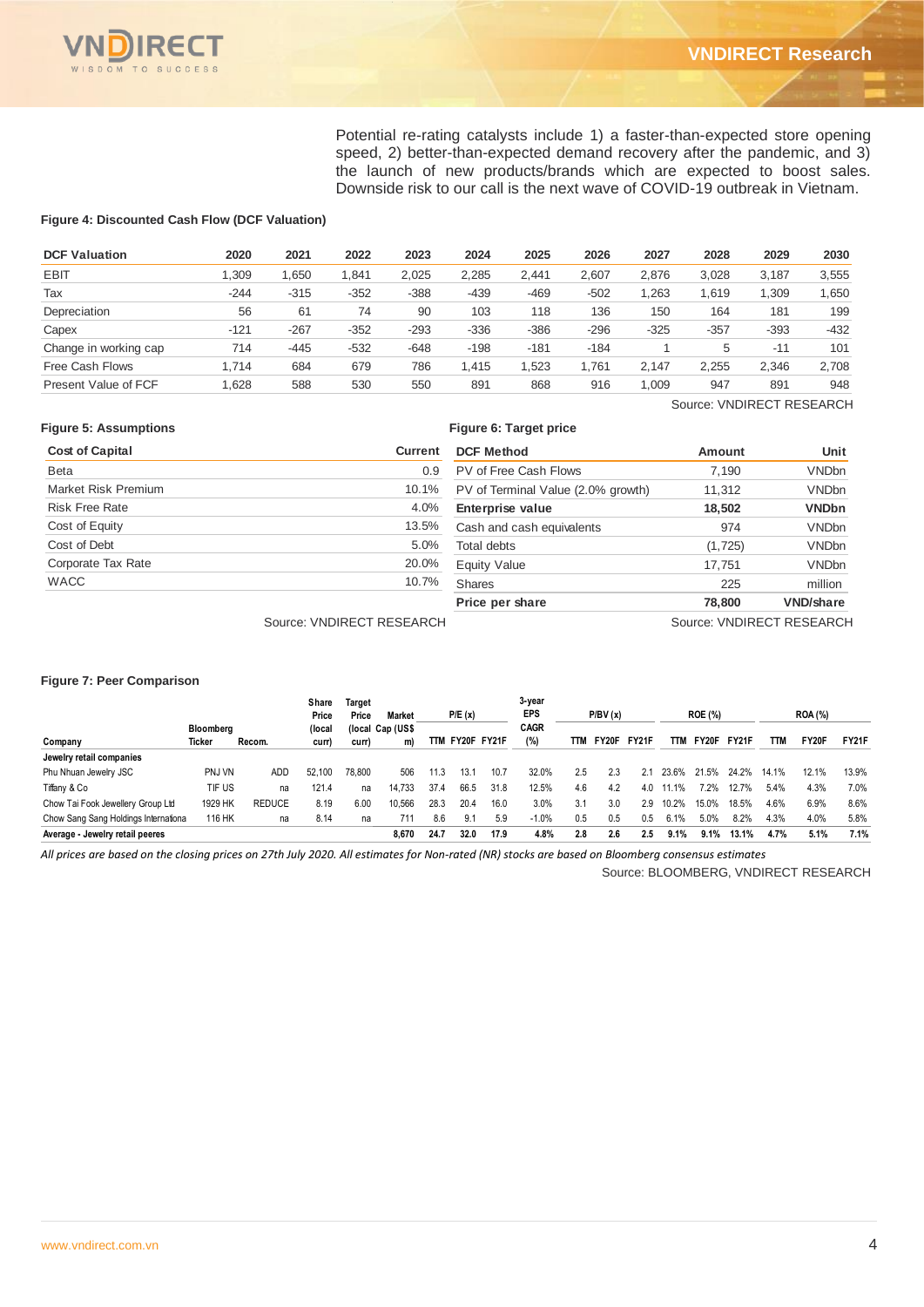#### ד־ TO SUCCESS SDOM

#### **Valuation**



#### **Income statement**

| (VNDbn)                       | 12-19A    | 12-20E    | 12-21E    |
|-------------------------------|-----------|-----------|-----------|
| Net revenue                   | 17,001    | 17,215    | 19,208    |
| Cost of sales                 | (13, 540) | (14, 126) | (15, 728) |
| Gen & admin expenses          | (479)     | (392)     | (403)     |
| Selling expenses              | (1, 363)  | (1, 388)  | (1, 427)  |
| <b>Operating profit</b>       | 1,619     | 1,309     | 1,650     |
| <b>Operating EBITDA</b>       | 1,675     | 1,365     | 1,711     |
| Depreciation and amortisation | (56)      | (56)      | (61)      |
| <b>Operating EBIT</b>         | 1,619     | 1,309     | 1,650     |
| Interest income               | 2         | 8         | 9         |
| Financial expense             | (119)     | (95)      | (85)      |
| Net other income              | 1         | $\Omega$  | (1)       |
| Income from associates & JVs  | 0         | 0         | 0         |
| Pre-tax profit                | 1,503     | 1,222     | 1,573     |
| Tax expense                   | (312)     | (244)     | (315)     |
| Minority interest             | 0         | 0         | 0         |
| Net profit                    | 1,191     | 978       | 1,258     |
| Adj. net profit to ordinary   | 1,191     | 978       | 1,258     |
| Ordinary dividends            | (344)     | (406)     | (406)     |
| <b>Retained earnings</b>      | 847       | 572       | 852       |

#### **Balance sheet**

| (VNDbn)                               | 12-19A   | 12-20E   | 12-21E   |
|---------------------------------------|----------|----------|----------|
| Cash and equivalents                  | 95       | 974      | 751      |
| Short term investments                | $\Omega$ | $\Omega$ | 0        |
| Accounts receivables                  | 138      | 163      | 184      |
| Inventories                           | 7,019    | 6,052    | 6,588    |
| Other current assets                  | 78       | 139      | 118      |
| <b>Total current assets</b>           | 7,330    | 7,328    | 7,641    |
| <b>Fixed assets</b>                   | 923      | 989      | 1,192    |
| <b>Total investments</b>              | $\Omega$ | $\Omega$ | $\Omega$ |
| Other long-term assets                | 346      | 344      | 352      |
| <b>Total assets</b>                   | 8,599    | 8,661    | 9,185    |
| Short-term debt                       | 2,611    | 1,722    | 1,537    |
| Accounts payable                      | 688      | 467      | 579      |
| Other current liabilities             | 719      | 1,316    | 1,063    |
| <b>Total current liabilities</b>      | 4,018    | 3,505    | 3,179    |
| Total long-term debt                  | 4        | 4        | 4        |
| Other liabilities                     | 3        | 6        | 3        |
| Share capital                         | 2,253    | 2,253    | 2,253    |
| Retained earnings reserve             | 1,042    | 1,670    | 2,450    |
| Shareholders' equity                  | 4,574    | 5,146    | 6,000    |
| Minority interest                     | $\Omega$ | $\Omega$ | 0        |
| <b>Total liabilities &amp; equity</b> | 8,599    | 8,661    | 9,185    |



#### **Cash flow statement**

| (VNDbn)                                     | 12-19A   | 12-20E   | 12-21E |
|---------------------------------------------|----------|----------|--------|
| Pretax profit                               | 1,503    | 1,222    | 1,573  |
| Depreciation & amortisation                 | 56       | 56       | 61     |
| Tax paid                                    | (291)    | (244)    | (315)  |
| Other adjustments                           | (186)    | (94)     | 46     |
| Change in working capital                   | (1,757)  | 1,265    | (671)  |
| Cash flow from operations                   | (675)    | 2,205    | 694    |
| Capex                                       | (208)    | (121)    | (267)  |
| Proceeds from assets sales                  |          | 1        |        |
| <b>Others</b>                               | 1        | 0        | 0      |
| Other non-current assets changes            | $\Omega$ | 89       | (60)   |
| Cash flow from investing activities         | (206)    | (31)     | (326)  |
| New share issuance                          | 69       | O        | O      |
| Shares buyback                              | (2)      | O        | 0      |
| Net borrowings                              | 1,048    | (889)    | (185)  |
| Other financing cash flow                   | (2)      | $\Omega$ | 0      |
| Dividends paid                              | (344)    | (406)    | (406)  |
| Cash flow from financing activities         | 769      | (1, 295) | (591)  |
| Cash and equivalents at beginning of period | 207      | 95       | 974    |
| Total cash generated                        | (112)    | 879      | (223)  |
| Cash and equivalents at the end of period   | 95       | 974      | 751    |

| Key ratios              |        |            |        |
|-------------------------|--------|------------|--------|
|                         | 12-19A | 12-20E     | 12-21E |
| <b>Dupont</b>           |        |            |        |
| Net profit margin       | 7.0%   | 5.7%       | 6.5%   |
| Asset turnover          | 2.28   | 1.99       | 2.15   |
| <b>ROAA</b>             | 16.0%  | 11.3%      | 14.1%  |
| Avg assets/avg equity   | 1.79   | 1.78       | 1.60   |
| <b>ROAE</b>             | 28.6%  | 20.1%      | 22.6%  |
| Efficiency              |        |            |        |
| Days account receivable | 1.0    | 1.4        | 1.3    |
| Days inventory          | 189.2  | 156.8      | 152.9  |
| Days creditor           | 18.5   | 12.1       | 13.4   |
| Fixed asset turnover    | 20.71  | 18.01      | 17.61  |
| <b>ROIC</b>             | 16.6%  | 14.2%      | 16.7%  |
| Liquidity               |        |            |        |
| Current ratio           | 1.8    | 21         | 24     |
| Quick ratio             | 0.1    | 0.4        | 0.3    |
| Cash ratio              |        | 0.3        | 0.2    |
| Cash cycle              | 171.7  | 146.1      | 140.8  |
| Growth rate (yoy)       |        |            |        |
| Revenue growth          | 16.7%  | 1.3%       | 11.6%  |
| Operating profit growth | 28.3%  | $(19.1\%)$ | 26.1%  |
| Net profit growth       | 24.1%  | $(17.9\%)$ | 28.6%  |
| EPS growth              | 22.6%  | $(17.9\%)$ | 28.6%  |
|                         |        |            |        |

*Source: VND RESEARCH*